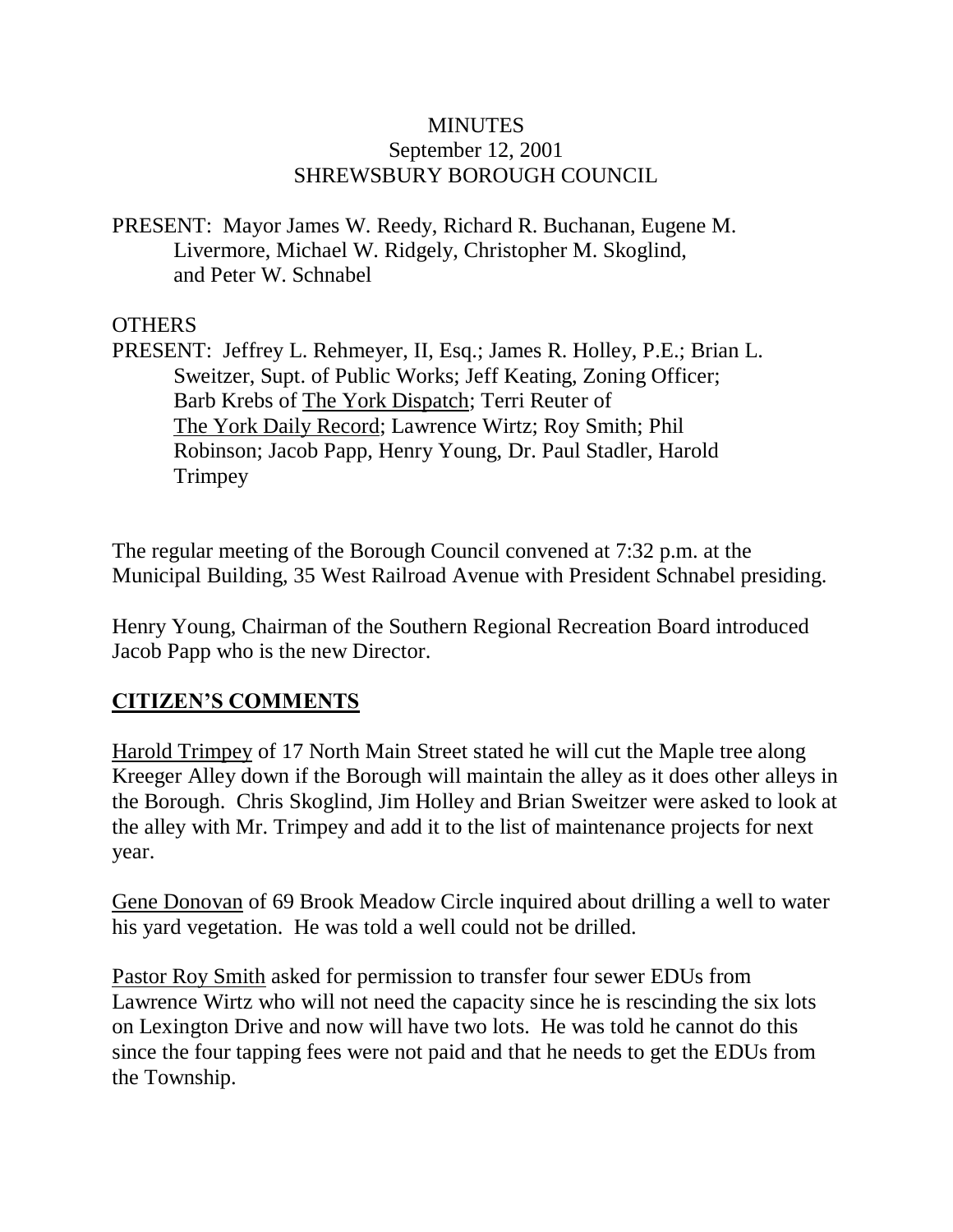# **APPROVAL OF MINUTES**

E. Livermore moved to approve the minutes of the August 8, 2001 meeting.

C. Skoglind seconded. The motion carried with all in favor.

# **APPROVAL OF EXPENDITURES AND REPORT OF ACCOUNTS**

M. Ridgely moved to approve the expenditures and report of accounts for August. C. Skoglind seconded. The motion carried with all in favor.

8:07 p.m. Public hearing on Ordinance #2001-3 Adopting the Right of Way along Valley Road

C. Skoglind moved to adopt Ordinance #2001-3 to adopt the right of way along Valley Road.

M. Ridgely seconded.

Roll call vote:

Buchanan yes Livermore yes Ridgely yes Schnabel yes Skoglind yes

# **BILLS**

- Velda Nickell bookkeeping services for August 15.75 hours \$315.00
- James R. Holley & Associates, Inc. pavilion reconstruction \$180.00; sanitary sewer replacement \$1,212.87; streets \$1,094.13; general engineering \$441.75; North end pump station \$9.00; general engineering \$1,243.12
- D.F. Martin, White & Company review of library records for year ending 12/31/00 \$650.00
- CGA Law Firm general account services through 7/31/01 \$1,931.97

R. Buchanan moved to approve payment of the above bills.

E. Livermore seconded. The motion carried with all in favor.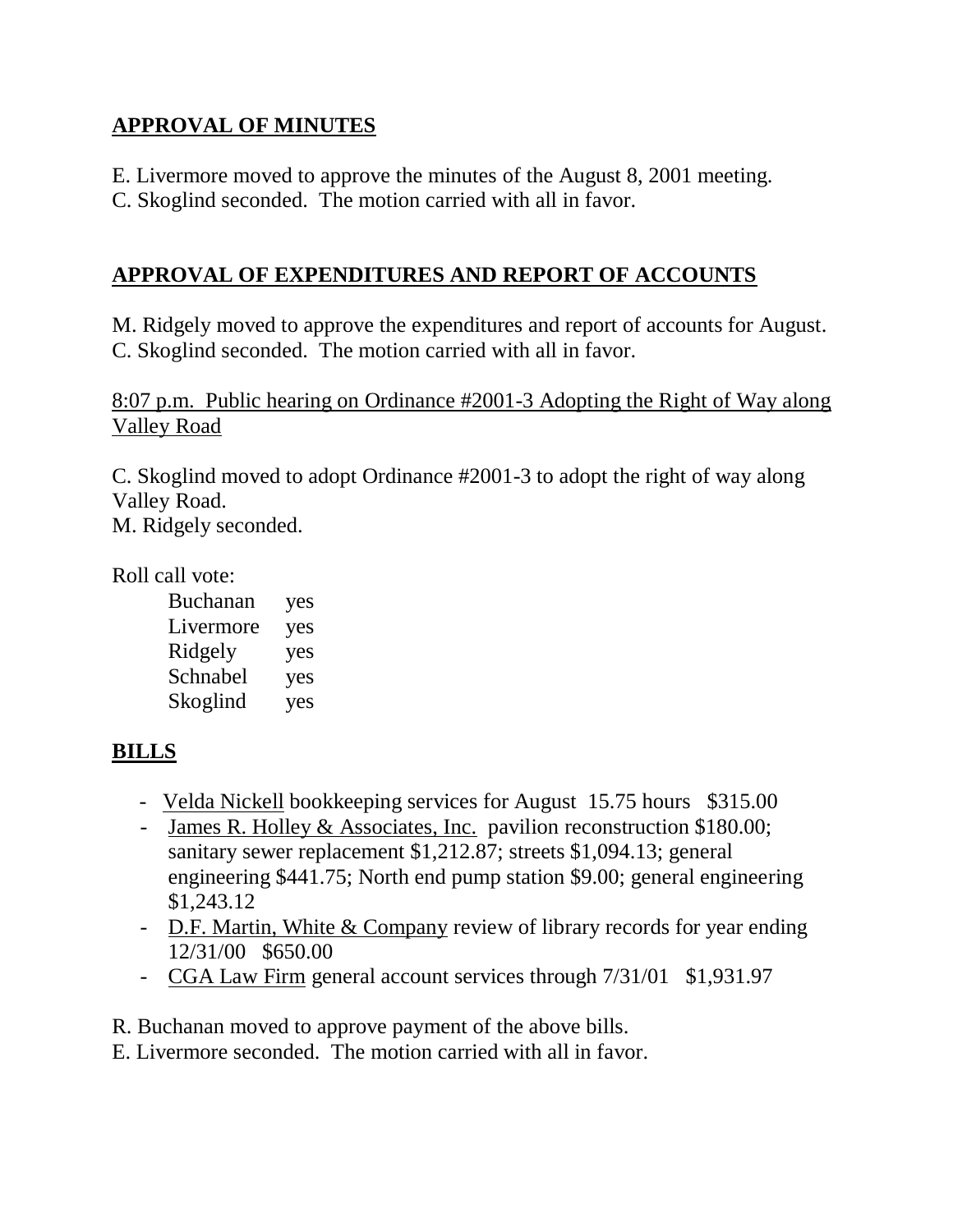# **SUBDIVISION AND LAND DEVELOPMENT BUSINESS**

# Lawrence Wirtz – subdivision plan #2001-4, Essex Circle Drive

This plan combines six lots from a previous subdivision and now leaves two lots. Eng. Holley recommended approval of the plan.

R. Buchanan moved to approve the final subdivision plan. C. Skoglind seconded. The motion carried with all in favor.

# Billy Stumbo Rezoning Request for 215 North Main Street

The York County Planning Commission recommended the rezoning not take place due to spot zoning. Billy Stumbo asked that the property be rezoned Commercial. It was the feeling of Council to agree with the York County Planning Commission and to not spend the money to prepare the ordinance and advertise for a public hearing. Sol. Rehmeyer was instructed to write to Mr. Stumbo and advise him of that fact. His \$250 would be refunded.

### Dr. Paul Stadler Rezoning Request for 620 South Main Street

The York County Planning Commission recommended rezoning of this parcel to Commercial since the north side of the property is currently commercial. Council set October 10 as the hearing date for this request.

# **Zoning Officer** – Jeff Keating

The report for August is on file.

# **Water & Sewer**

#### Sewer Main Replacement Bids

The low bid was for a different type pipe and installation called "Bursting" which is done by pulling the pipe, which is thicker, through to break up the existing clay pipe with no joints between manholes. The other three bidders bid the traditional method of installation. The Bursting method benefits are: elimination of joints, cost savings and the road is not dug up except for the lateral connection.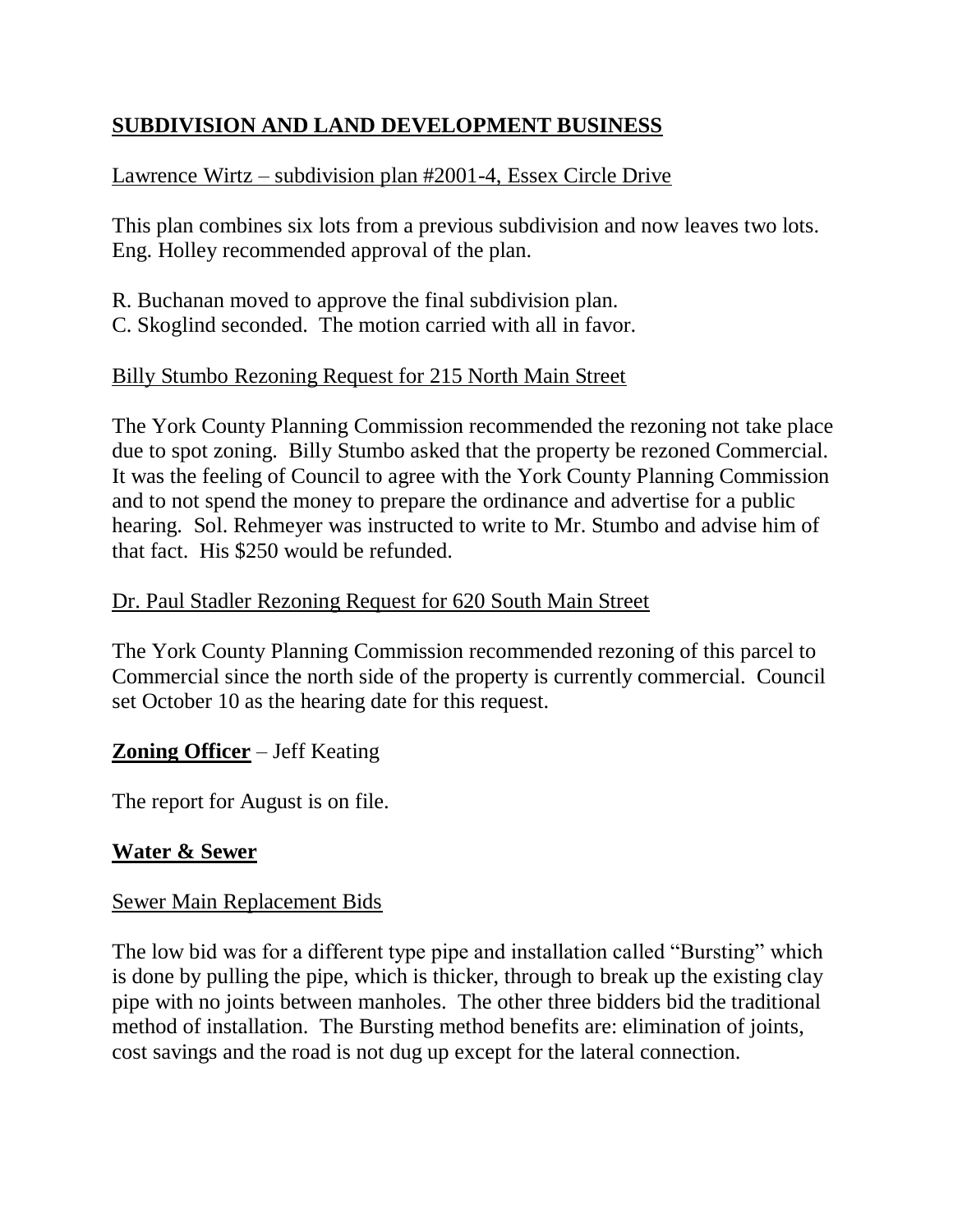C. Skoglind moved to reject all four bids and to re-advertise for bids using both methods, traditional and Bursting.

R. Buchanan seconded and also added that the specifications be changed to require the new pipe be inserted right into the manhole and not attach to clay pipe. The motion carried with all in favor.

### Southern Die Casters

Southern Die Casters has cooperated with the Borough by disconnecting 99% of their manufacturing process from the public sewer. The plant's waste is transferred into an evaporator and steamed. The evaporator handles 70% of the plant's wastes while the remaining solid by-products are hauled away for disposal. One machine is still connected to the sewer due to its remote location from the evaporator. This machine needs to be disconnected from the sewer system by November 1, 2001.

### **Greasetraps**

Letters were sent to Emerald Garden, Spataros and the Mason Dixon Family Restaurant demanding additional greasetraps.

# Covington Ridge Water Right of Ways

A right of way is needed from the water tank to the Covington Ridge development. Russ Edie has agreed to sign an agreement with reimbursement in the amount of \$2,573.66 and Sterling Martin asked for the right to make one water connection in lieu of payment for the right of way.

R. Buchanan moved to authorize the execution of the right of way agreements. M. Ridgely seconded. The motion carried with all in favor.

The cost to run the line from the tank to the development is \$18,491. To connect the tank to Cassidy Way to increase this development's water pressure would be another \$18,000. Right of ways cannot be obtained from either of the two residents at the cul-de-sac and they expressed they can live with the low water pressure.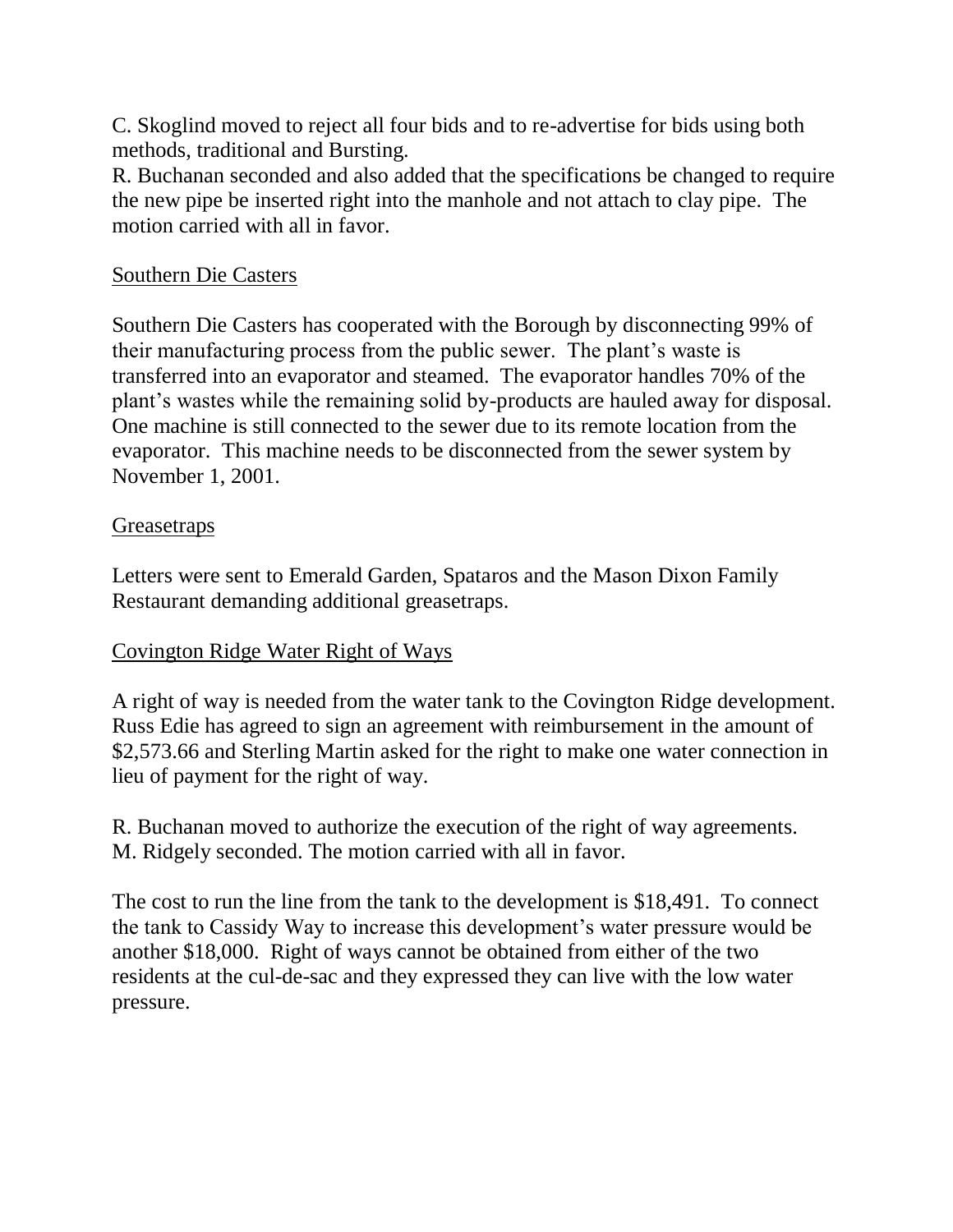# **Public Roads and Lighting** – Christopher M. Skoglind

#### West Forrest Avenue Paving

The paving is almost finished. The contractor will return to fix and add curbing to certain areas. Additional blacktop was added to the project at no charge to the Borough because the paving produced a washboard effect on the hill. The final layer of paving gave the road a smooth finish.

### **Public Lands, Buildings and Finance** – Michael W. Ridgely

#### Open House

The open house was well-attended.

#### Budget Schedule

The meetings will be held on October 30, November 6, November 20 and December 4.

#### Roof over Municipal Building

The roof over the restroom area needs to be replaced before winter. Several sheets of plywood are rotted and the shingles are deteriorating. The cost of the plywood and roofing will be \$700 and the work is planned for next week.

M. Ridgely moved to authorize the roof work. R. Buchanan seconded. The motion carried with all in favor.

Abandoned Well Site on W. Forrest Avenue

The lot is large enough on which to build a home and the ballpark value is between  $$35,000 - 38,000.$ 

M. Ridgely made a motion to move forward with the sale of the lot. A minimum price will be set.

R. Buchanan seconded. The motion carried with all in favor.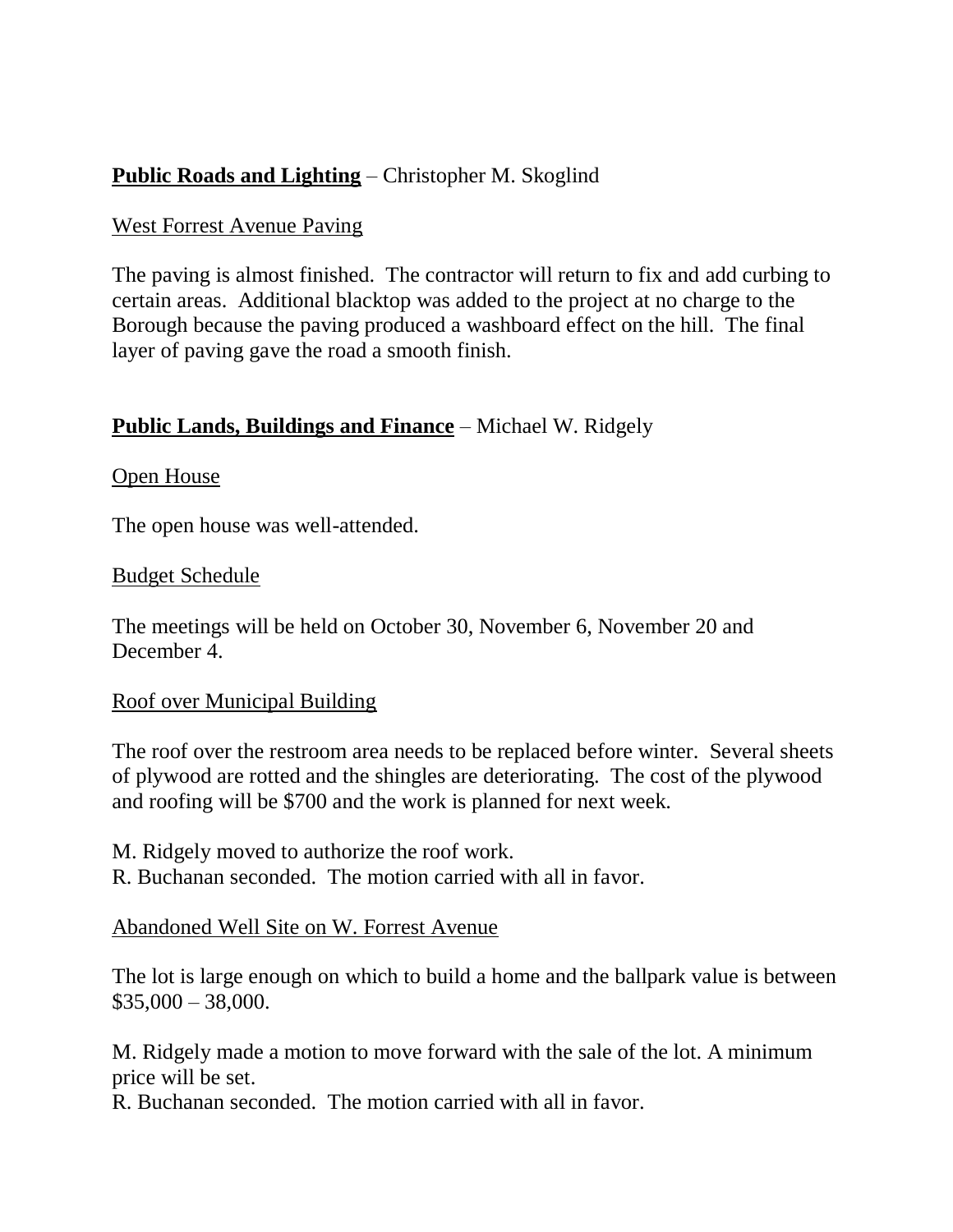# **ENGINEER'S REPORT**

# South Church Street

A small portion of Presidential Heights is in the Borough just South of the UCC ballfield. Phil Robinson stated ten townhouses will be built and he is proposing to dead end Church Street at the last residential driveway in the Borough by installing a cul-de-sac. That property owner is agreeable. The school is also agreeable to the installation of a cul-de-sac at the back entrance.

Phil was given the go ahead to ask for a traffic study to include the two cul-desacs. He will speak with the police and fire departments.

#### Planning Modules for Shrewsbury Commercial Center

R. Buchanan moved to authorize the Secretary to execute the sewer planning modules and return them to DEP. C. Skoglind seconded. The motion carried with all in favor.

# **SOLICITOR'S REPORT**

#### Allied Trailers

An executive session will be held later to discuss the pending litigation.

#### Development Agreement – S  $\&$  A Homes for Covington Ridge development

The agreement states the Borough will pay one-half of the cost for the new sewer pump station and our share will be \$75,000.

- R. Buchanan moved to authorize the execution of the development agreement.
- C. Skoglind seconded. The motion carried with all in favor.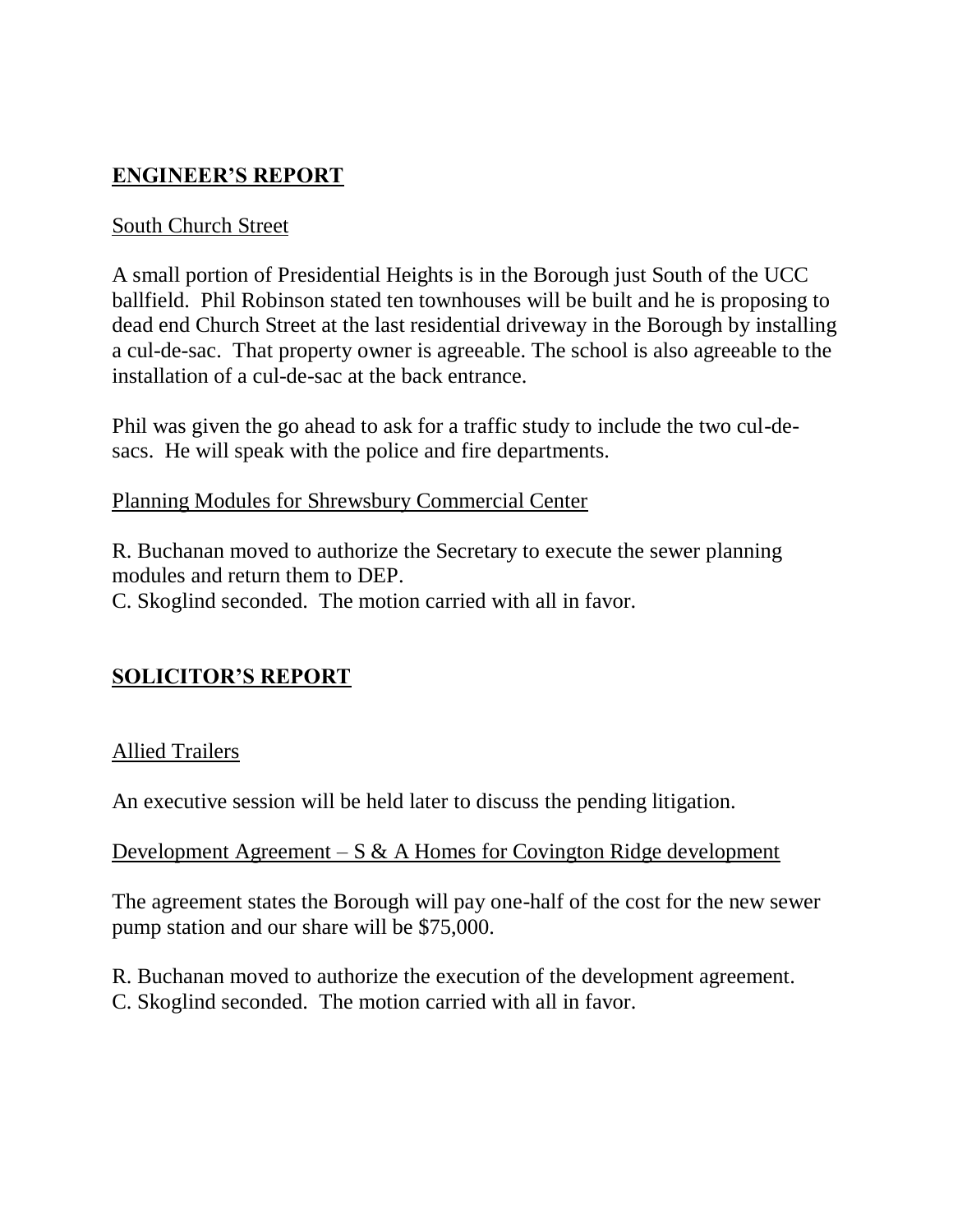### Southern PA Communications Group Lease Agreement

Sol. Rehmeyer said he reviewed the agreement and he will forward it to the Township for input.

### **Public Safety, Welfare and Personnel**

#### Personnel Meetings

The meetings will be next Wednesday, September 19 beginning at 7:00 p.m.

# **Secretary's Report** – Cindy L. Bosley

2002 Minimum Municipal Obligation

The MMO for next year will be \$25,507.

Quarterly Boroughs Association Meeting

The next meeting will be held on September 27.

# **York Area Earned Income Tax Bureau** – Eugene M. Livermore

# **Recreation/Regional Recreation**

# **Planning Commission/Regional Planning Commission**

# **Southern Regional Police** – Richard R. Buchanan

Buck highlighted the police report for August. The draft budget was reviewed and Buck would like the committees from both Boroughs to meet to review the formulas and then approach Glen Rock Borough about becoming a full member.